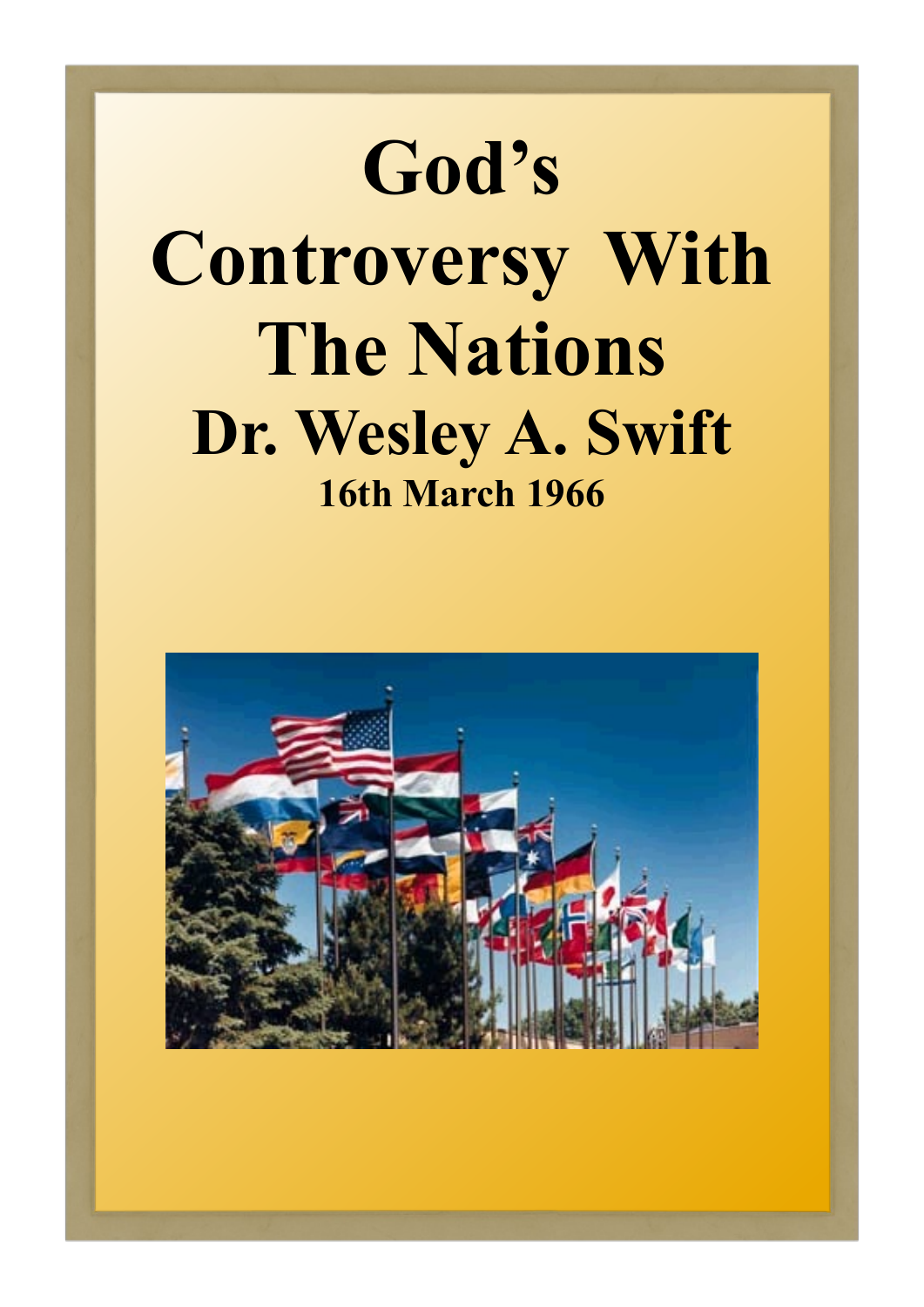#### **God's Controversy with the Nations Dr. Wesley A. Swift 16th March 1966**

God's Great Controversy With The Nations - Wesley Swift

**THIS IS A**<br> **THIS IS A**<br> **THIS IS A**<br>
they think<br>
has in mind to do. **HIS IS A SUBJECT THAT HAS BEEN VERY OFTEN OVERLOOKED** because many think of God as a pacifist and as they think this way, they do not for a moment consider what God

Jeremiah 25: "Therefore prophesy thou against them all these words, and say unto them, The Lord shall roar from on high and utter his voice from his holy habitation; he shall mightily roar upon his habitation, he shall give a shout, as they tread the grapes, against all the inhabitants of the earth. A nose shall come even to the ends of the earth; for the Lord hath a controversy with the nations, he will plead with all flesh and give them that are wicked to the sword, saith the Lord."

Now, I do not think you have to much room in this passage, because he does not only plan to war against the darkness, but to drive it from the face of the earth. Well, significantly he makes it very clear that he has a controversy with the nations, and what is that controversy? In the first place, this controversy is the people who do not want His Kingdom to be in power. Who do not want the establishment of His Household, and His race. Remember, that the one thing that the book we call the Bible covers, from its opening in Genesis one to the last verse of Revelations, is the transplanting of the people from heaven to earth. His Household as such, He has placed them here to carry forward truth, knowledge, wisdom and understanding. And with this truth, knowledge, wisdom and understanding they are to build a tremendous civilization, with great power they shall accomplish the work he has ordained, with this in mind we turn to Isaiah 2.

And the word came to Isaiah, the son of Amoz, as well as peoples of earth, concerning Judah and Jerusalem.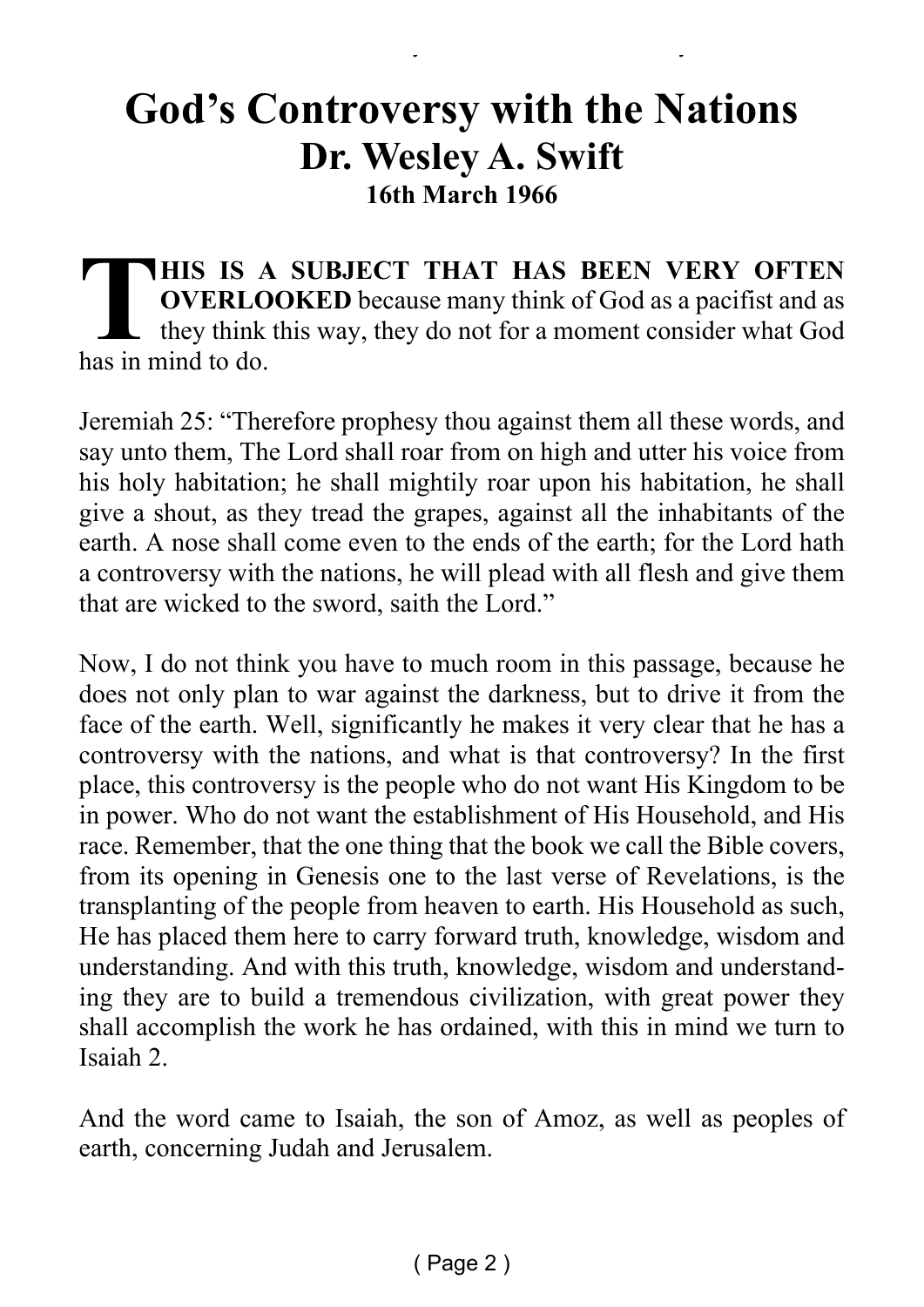"And is shall come to pass in the last days, that the mountain of the Lord's House shall be established in the top of the mountains, and shall be exalted above all the hills; and all nations shall flow into it, and many people shall say: Come Ye, and let us go up to the mountain of the Lord to the House of the God of Jacob; and he will teach us of his ways and we will walk in his paths; for out of Zion shall go forth the law, and the word of the Lord from Jerusalem

So it is this purpose that we are interested in because this is God's purpose, this is His plan. To understand what it means when he says, the mountain, if you will go to the Book of Daniel to the 2nd chapter, the 35th verse, you will read:

"Then was the iron, the clay, the brass, the silver, and the gold broken to pieces together, and became like the chaff of the summer threshing floors; and the wind carried them away, that no place was found for them: And, THE STONE that smote the image became a great mountain, and filled the whole earth.

Thus it is that the program of God is to build a Kingdom and this Kingdom is to have pre-eminence over every Kingdom on the face of the earth. That this kingdom shall be one of righteousness and its standards are righteousness. That there is no period thought out the program of the development of his Kingdom when God does not stand for His position of righteousness. If his own people get out of line and follow Satan he chastises them, and he pours out judgements upon them until they return, be he does not cast them away, nor does he intend to do so. His purpose, therefore, is the building of a great and mighty Kingdom.

We look out over the world today, and there is no question concerning the fact that the nations of the Kingdom of God can be visible and can be seen. That the Kingdom of God is all embracive, of those who are His household and who are his children, who are heirs of salvation, who are the heirs of His Kingdom, and therefore it is through them and out of them, and by them that He brings forth His Kingdom, which is a real and visible force in the midst of the earth.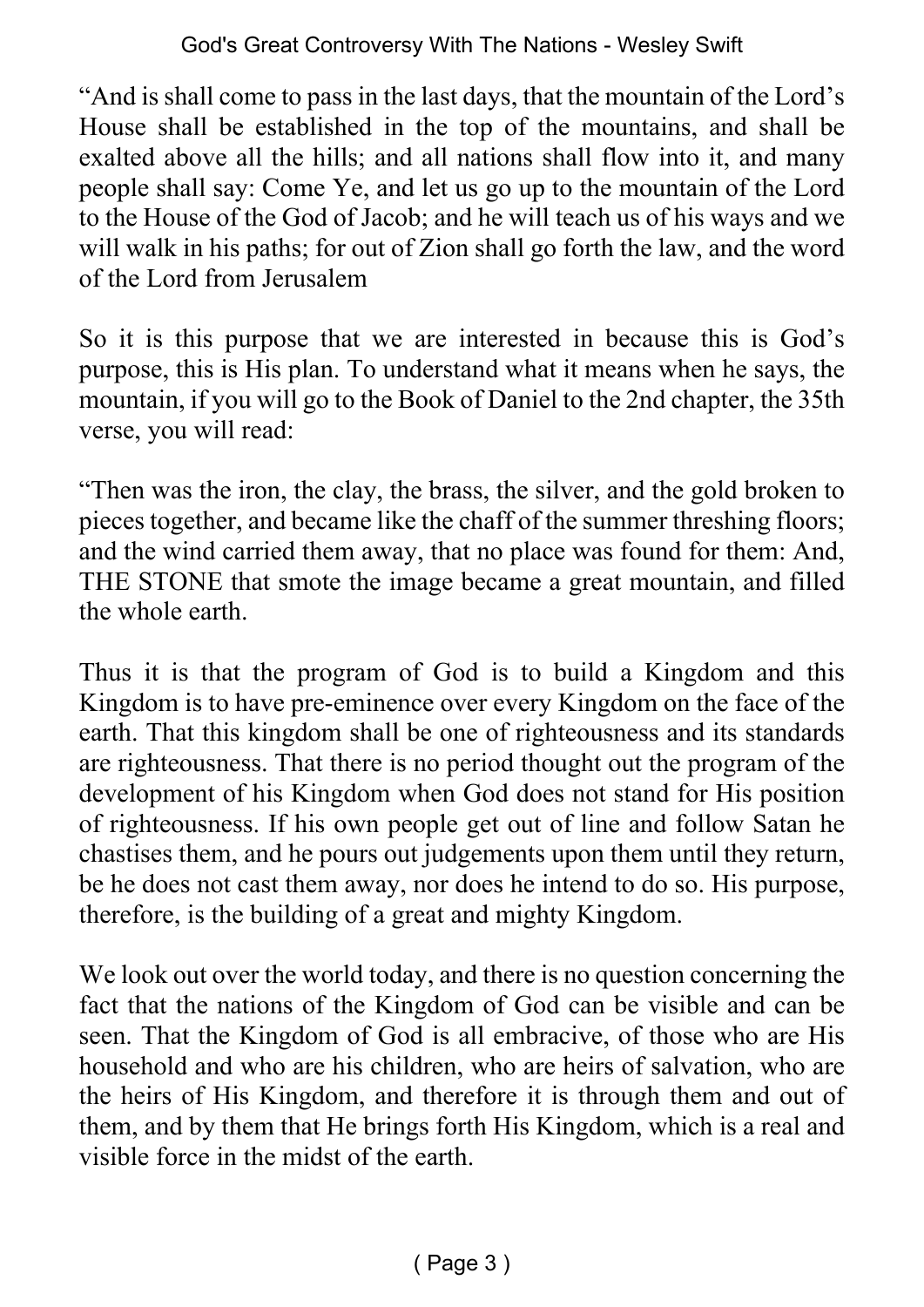We point out to you that this passage in Isaiah 2 is only the beginning, for God looks out an makes this declaration: Many people shall come froth and they will want to know and to learn from the house of God. This is to ultimately take place, but before that, he also says, "I want you to know that I am somewhat displeased with my own people", verse 6, "Here in Judea, You have forsaken thy people, the house of Jacob, and become replenished from the east, from the south, from the soothsayers like the Philistines." They now seek to please themselves with the children of strangers. Thus God makes this declaration, that this land has been tampered with by the strangers, where thy have moved to the very structure of the nation. With this entrance into the nations of the Kingdom of God, they have taken over your economy, have taken away your silver, your gold, and the very substance of the nation.

Isaiah 1:7, "Your country is desolate; your cities are burned with fire, your land --- strangers devour it in your presence, and it is desolate, it is overthrown with strangers."

But God says, "This is still my mountain in the midst of the earth, and instead of permitting My Mountain to be destroyed, I shall wage war against the origin of their enemy, against that source and against their power, and I shall bring them down." Now, all through the book of Isaiah, and through the 2nd chapter, especially, it is declared: (verses 12 - 17)

"The day of the Lord of hosts shall come, and all those who have lifted themselves up shall be brought down. For they have lifted themselves against me, and my people."

Verses 19 - 21: "And they shall go into to the holes of the rocks, and into the caves of the earth, for fear of the Lord, and for the Glory of His Majesty, for he shall arise and shake the earth."

Now we believe and we believe absolutely, that Christ can re-enter the world. The word Christ means to be christen, or to be in the flesh, to be embodied, to exist. We know that God has had a body and has had it at all times. We recognize that he has Sprit, soul, and body. You in his image have Spirit, soul, and body. You are real and also tangible. So also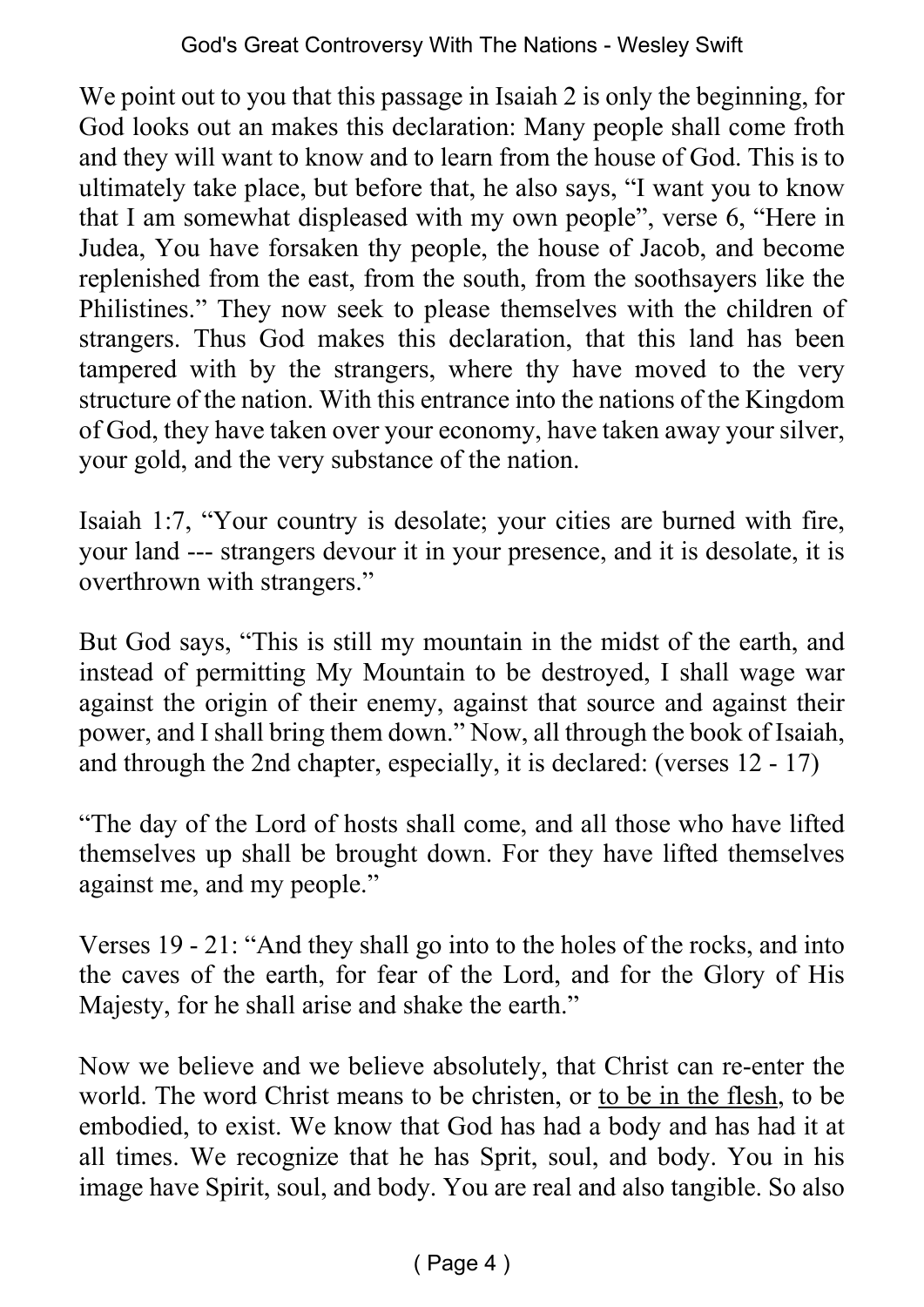shall God tangibly re-enter this world, because he as Almighty Yahweh can do anything he pleases. There is nothing to hinder the Almighty God from re-entering the entire field of human affairs. Every once in a while we run across people who have no knowledge that God will re- enter the filed of human affairs, but he will, and some laugh when you reiterate that he will. But the Bible makes it clear and non can gain say that He has stated He will return. If you are a Bible believer, then you are faced with the fact that God intends to wage war with the forces of evil and he shall deliver his people.

Now, there are those who believe that war is a most terrible thing and we should do anything to avoid it. We have been fed all sorts of propaganda in this nation. This day there are sermons preached all over this land praying for Peace. I saw one newspaper with many topics of Sermons, all praying for Peace even if we walk away or turn the other cheek, any way, any price, Just Peace. Well, those with this declaration of Peace should lay down their program for life and living and take a look at the scriptures because the scripture tells us that there will be no peace. "For when thy cry Peace, Peace, come judgement and sudden destruction." (Jer 6"14)

I realize that to some that this is not the kind of doctrine that they would like to listen to because they have been filled with all kinds of entertainment and amusement and they do no wish to be upset or disturbed, but it is important tat something be done to save your society. You are aware as a great nation of God's Kingdom of the greatness of your land, and the greatness of your way of life has come directly out of the guiding influence of the Most High God. That every thing that is vital and everything that is good, and everything that is true, has come forth out of the purposes of the Eternal One.

Now we read in the book of Isaiah, chapter 2:21:

"They shall go into the cliffs of the rock, and into the tops of the ragged rocks; for the fear of the Lord, and for the Glory of His majesty, when He ariseth to shake terribly the earth." Why?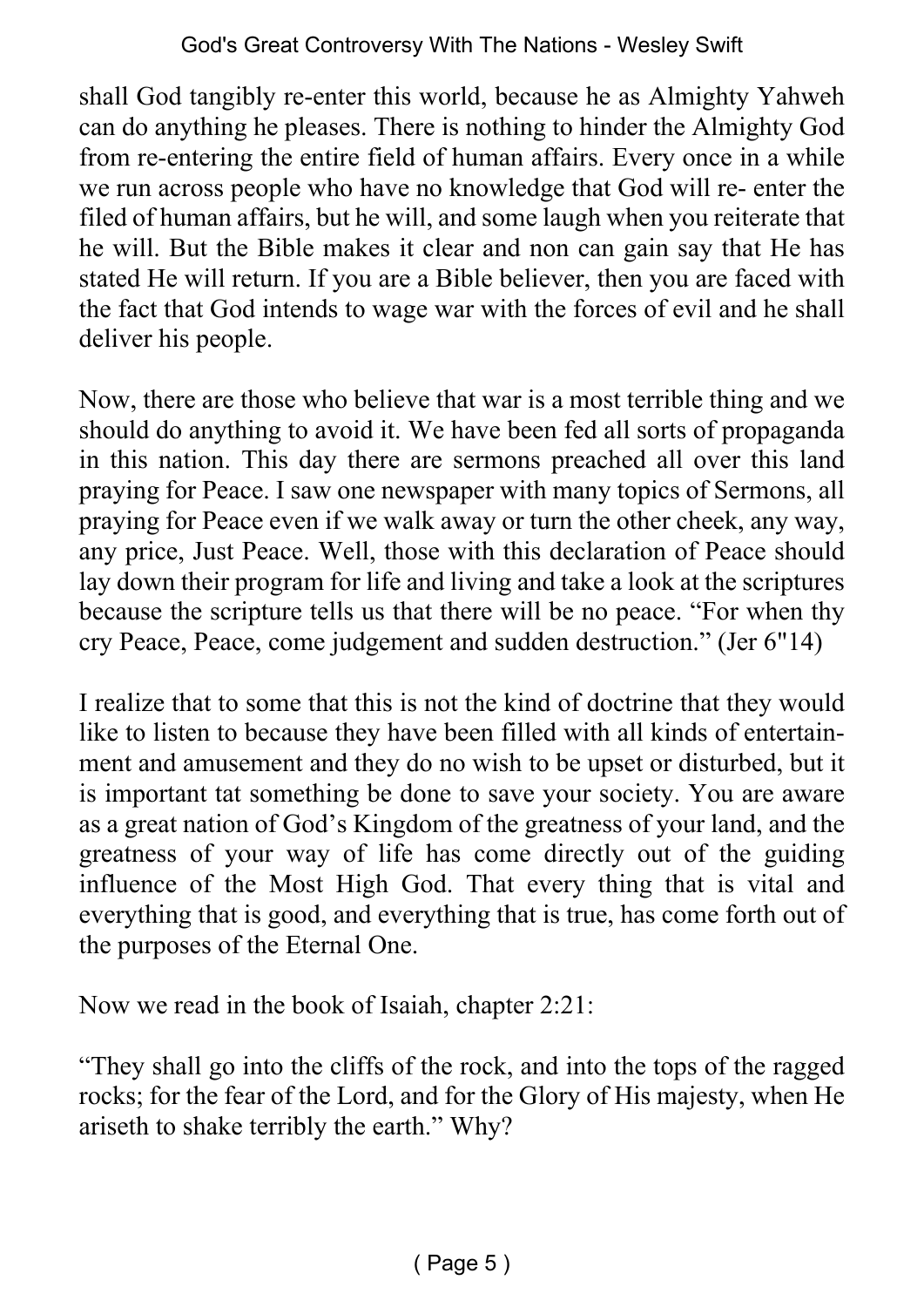Because people have permitted His land to be infiltrated with the enemy. When you lowered your immigration barriers, they poured in like a flood. The enemy has done exactly as the book of Isaiah chapter 2 told you they would do. They have left you with only the emblem of the wealth you once had.

Look at this great nation, which can produce anything we need, but we are told we have no money and are deep in debt. Well, were did the money go? It has been confiscated and taken out of your land. This is one of the most fiendish plots of all times, and it is within the structure of the Federal Reserve system, which is a private banking system and its not a part of the program of God's Kingdom. It is a part of the program of Darkness. Think, here in America it is even a felony to have a silver certificate. This, after they removed your gold and silver coins. But the thing which is significant is that the standards of God's Kingdom in this instance have been forsaken, and God says that He is going to do something about this situation also.

Now when God says he has a controversy with the nations, he carries this to completion. He is not going to destroy the people he wants to save; he is going to destroy those in your midst. Out of the midst of the land of Israel, out of the midst of the nations of God's Kingdom will he come and he shall destroy and the power of darkness, no more shall they live as parasites on you.

What does the scripture say? In this day, when He comes, they will fear him, not only His appearance, but the Glory and Majesty that surrounds HIM. No one has ever witnessed anything in earth that is as beautiful and as radiant and filled with light as shall be the person of Jesus Christ. They have little concept to realize this. If they are enemies of God's Kingdom, they do not anticipate it and many today do not believe it will happen. We listened to Eddie Cantor. He said, "Now I don't believe in the return of Jesus Christ, but if these flying saucers we are hearing about, means the return of Jesus Christ, then we have had it."

When he comes they will be running to the rocks and to the mountains, to hide form His Presence, because they never saw a light like this one.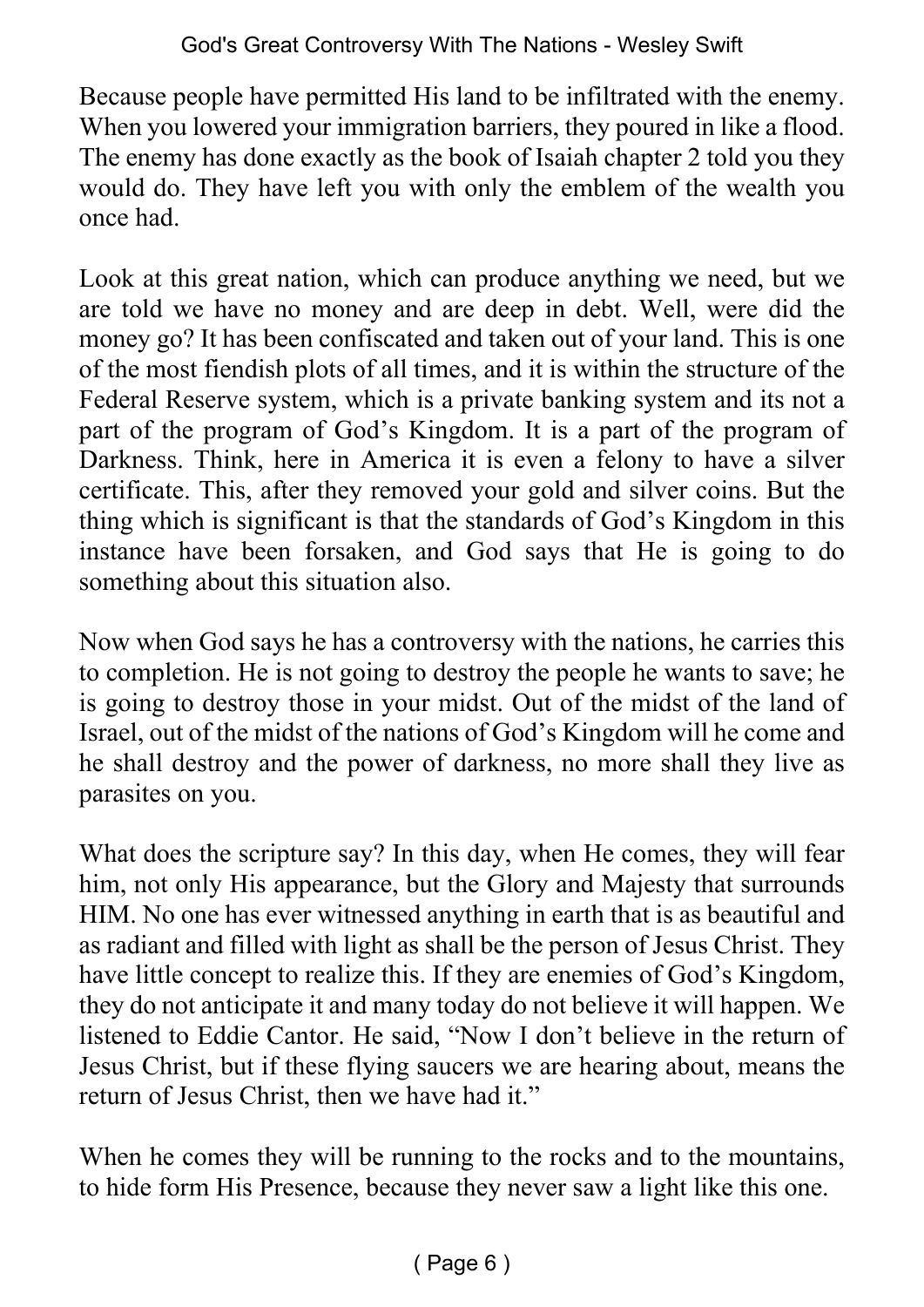Now someone says, "Will this be a problem, and a time of trouble?"

Well, in the 39th chapter of Ezekiel, we read: "Therefore, thou son of man, prophesy against Gog, and say: Thus saith the Lord God: Behold! I am against thee, O Gog, the Chief Price of Mesheck and Tubal. And I will turn thee back and leave but the sixth part of thee when I bring thee upon the mountains of Israel."

The word Mountains is plural, not singular. When the powers of darkness then move, thy move against the structure of God's Kingdom. This is not one nation, it is many nations; though pre-eminently, you stand as one of those nations, and stand as one marked in the 39th chapter of Ezekiel as a land of un-walled cities. This is your stance today and this also holds true for western European nations as well as south Africa. These are also un-walled cities. They have a type of society that you hardly ever find in the heart of Asia, or the rest of the pagan world.

Now: (Ezekiel 39) "Therefore, I shall smite the bow out of thy left hand and the arrows shall fall out of thy right hand. Thou shalt fall upon the mountains of Israel, thou and all thy bands, and the people that is with thee: I will give thee unto the ravenous birds of every kind and to the beasts of the field, to be devoured."

Yes, He said: I, Yahweh God, am going to give you to the birds of prey when you come against My land, and you shall be destroyed.

Now lets turn back to this great image described by Daniel. This great power of darkness is to be smashed and then arises this great Stone Kingdom which has smashed the great powers of Darkness. This is outlined by the Prophet Daniel in the second chapter. For Nebuchadnezzar is the symbol of ancient Babylon with its manipulation of gold and silver, and its manipulation of people, and the great armies raised by this power of darkness and denounced in that second chapter of Daniel. But one power, one force, one people, one stone that is plated into the earth, grows into a mighty force, a Holy people. This stone Kingdom is the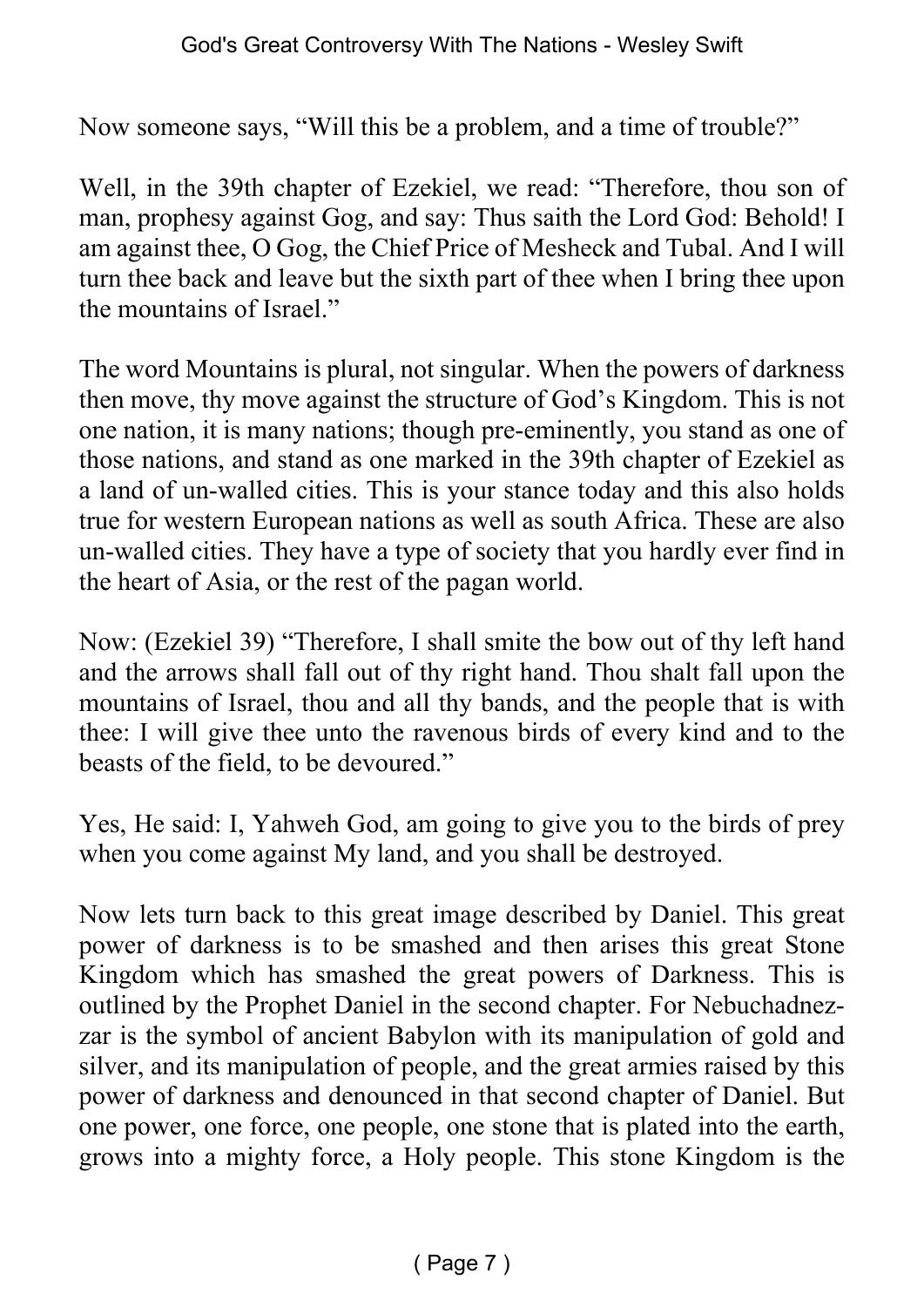Kingdom of God, the household of God, the Adamic race, the nations of God.

Now the ultimate plan for that Kingdom is for the people of that Kingdom to fill the whole earth. But before it reaches such a glorious day, we still have a few things that are between us and that area of administration from one end to the other end. And that is what we have today. The powers of darkness, and almost all nations considered non-white are in its groupings as Great Babylon, with the possible exceptions of a few areas of resistance such as Formosa under Chaing Kai Sehek.

Then there is also Korea. Now you say but these are not white people, No. But they are, especially on Formosa, are a people who have approached unto the Most High God, and are Christian with their limitations to understand. There are more people in South Korea who embrace the religion Christianity. Any other religion, and this holds true also in the Phillippines as well. We must remember that though these people may not go as far in areas of their Faith as does the household of God, but still they have approached to worship HIM as God.

There have been many things taught by the church that are narrow, and there are many things today for which these people are not responsible for, because they did not originate the areas of error. Rather they were taught the areas for error. It doesn't not mean that because they have become Christian in their capacity and are walking toward the one true God, that they are your true brothers, and it does not make them and you, all one race.

God has a controversy with the nations because men have tried to mingle the races, one with another. In the book of Jeremiah, as well as in other places in the scriptures, God says that he considers these people who are mongrelised not as servants as mine even though they have become followers. They are not to mongrelise for He considers people who are mongrelised in their flesh like the flesh of horses and of beasts. In other places he says that He considers those whose blood is mixed like the dung of horses and cattle.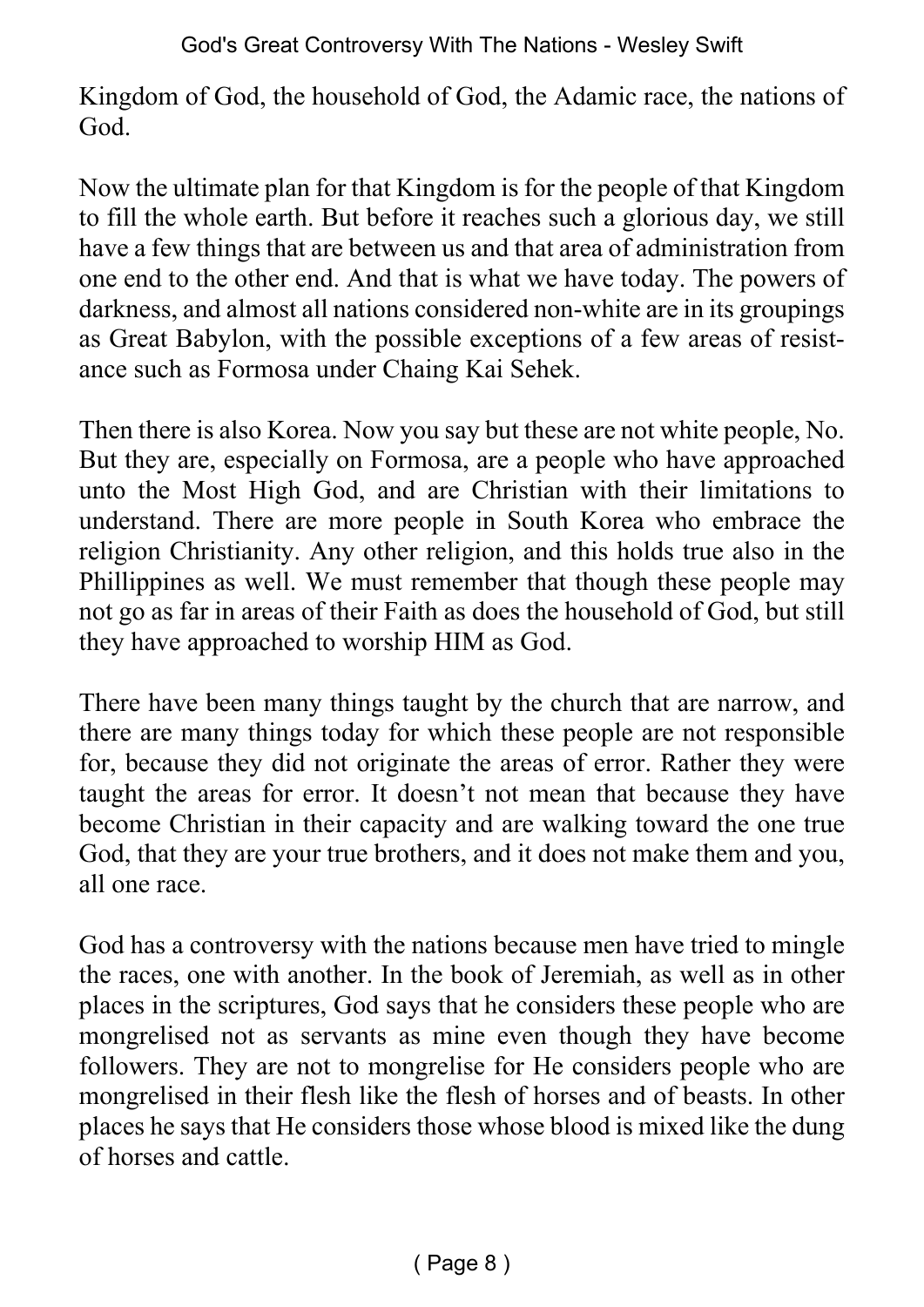I bring this out and some will consider the God says something the is very, very harsh, but his is not harsh when you recognize that it is the maintenance of Divine law, and the procedures by which progress can come to the nations of God's Kingdom. I also point out that God intends to bring this Kingdom to fruition, and he does not intend to permit it to be defeated in this operation.

I take a look at this design today and I see how they want to bring it to one world status as fast as possible. They want to see it established first, with the union of Western Europe, as these nations you would accept as a first step. Then this would be only the wedge to move you further into the one world, a society of nations, then finally the world society of nations.

Then they promise no more wars, for there would be nothing left to fight about, so they say. The only excuse for NATO, is the feeling that those of your society could stand better together, until Jesus comes, but you don't have to be a part of an alliance, or an integrated society or one world when Jesus comes. If you think that you need any of this, you are completely mistaken. By this process you would loose your sovereignty. You would loose your freedom. You are to stand as a Great nation in the nations of God's Kingdom and fulfil your destiny.

Now the Son of Man shall come, and notice this Son of Man is symbolic as the embodiment of God. He shall come with his Holy angels, or administering spirits to sit upon the throne of His Glory. He intends to come, He intends to operate on the foundation of his own prophecy, and His own word. He is to take the throne of David, he is to take the British throne, and since British means covenant man, then there is no question that the British throne is the throne of David. This throne is representative of symbols and of functions that will be carried out by God, Himself. This does not mean that the British have a pre-eminence above you or the rest of Israel, but it does mean that they have kept alive this throne, and it still stands today.

I noted on Friday how unhappy the children of the darkness were, when Princess Beatrist of Holland was to marry the German prince, they didn't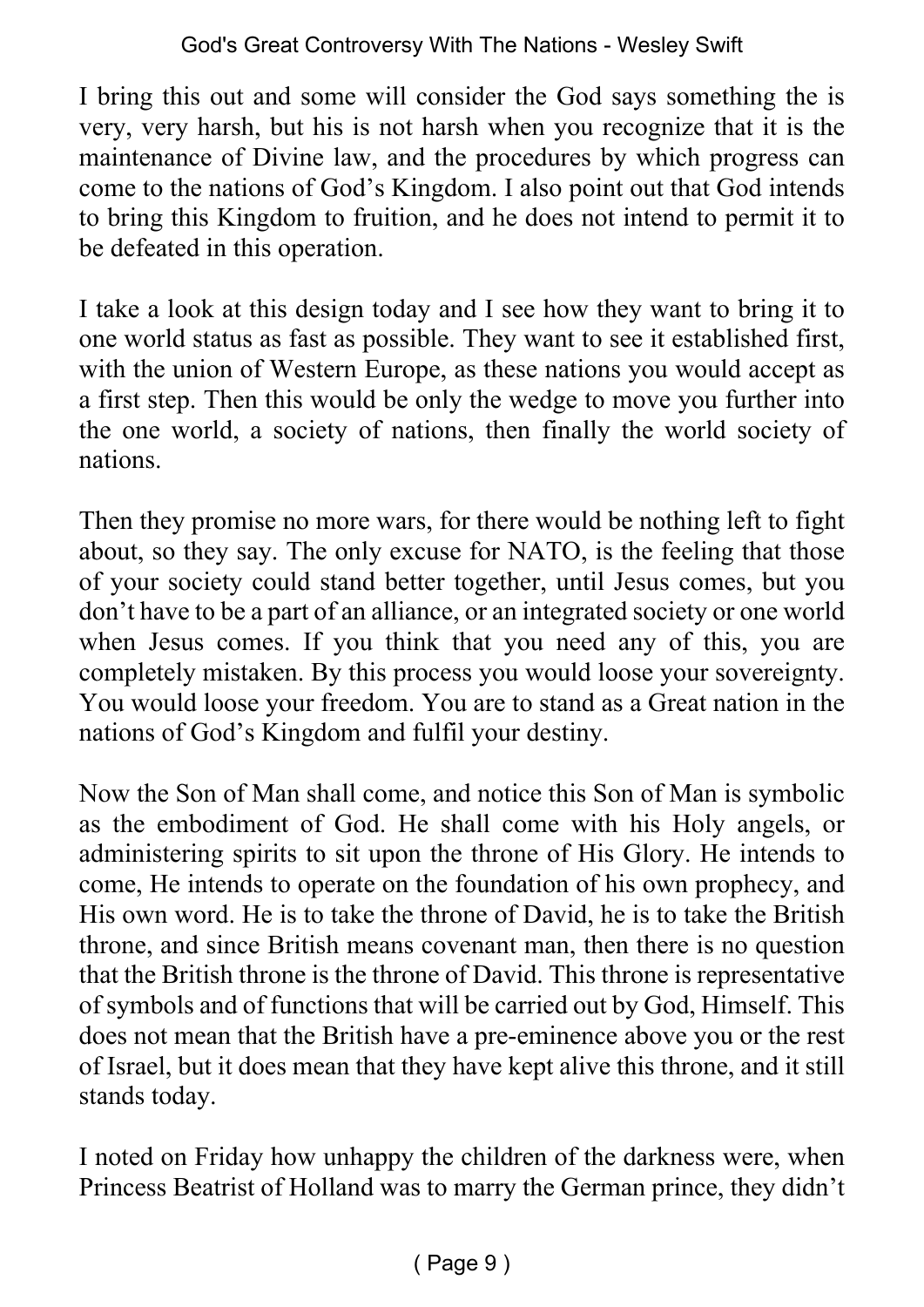like it at all. Now this was not the true people of Holland who cried out, it was the strangers in their midst that did not like this marriage. But God will destroy these out of Holland for they are strangers in that land, or they would not have made such an outcry when the Princess married the German, and they called him a Nazi.

They probably do not want to get caught in Holland a second time, cause those crying out were descendants of the diamond merchants from Amsterdam and Rotterdam. These were the people who produced the betraying catastrophe back in WWII and if the people of Holland had understood before it happened instead of afterwards, then that tremendous retaliation would not have taken place. But in WWII, there had been no abusing of the people of Holland, until certain people violated certain areas of Divine law and let strangers come into their midst.

The Queen temporarily left the land and agreements had been made for the occupation of the land to hold a temporary line and as the planes came in to land, a Jewish officer who had great influence in their army ordered machine guns set up and the Germans were killed as their planes came in and landed under the previous agreement that had been made. This was the place where the Germans were to hold their front line, and it was necessary to them, but a double-cross occurred, and only one plane got away.

As this plane returned to Germany with the word that something was badly wrong, and it did not take long to figure what was the matter, for the Germans knew of the double-cross by the Jews. So word went out to all but certain areas of Holland, and the planes came over and wiped out those areas where the diamond merchants and their people lived. Then the other day we find that the descendants of the Jews still do not want an alliance with the house of Orange, and with Germany.

I want to point out to you that the program of God's Kingdom will continue, even though the police in Holland had to come in with clubs to stop the rock throwing at a Royal wedding, the other day. The same thing continues to be true however for these in the royal wedding are a part of the household that God has established as a people in the midst of the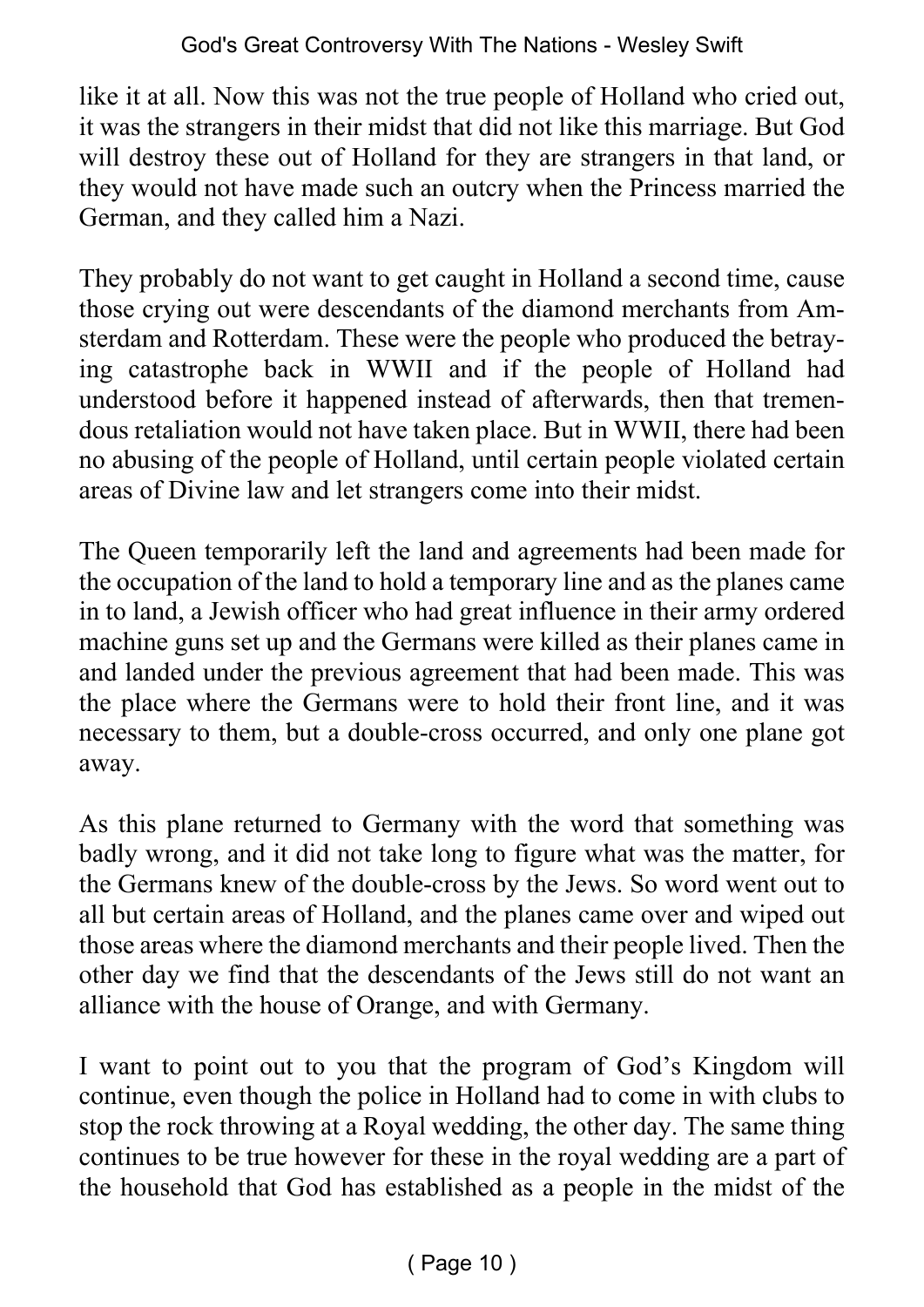earth. God has said that He is going to sit upon His throne, and though there are other thrones besides the one in Britain, still they are all related. But we don't talk about pouring them all together because each will be identified by their house, and by their tribes, and by their background.

He will gather the nations before Him, and He is to separate the nations, the sheep nations from the goat nations. He shall set the sheep on the right side and the goats on the left. This is right and proper for there are right things to be done. Those on the right will destroy the powers of darkness if they must to keep the standards and the principles of the Kingdom. Those on the left are the powers of darkness, and forces of evil who work against the Kingdom, and they will carry out the strategy if they can. So don't think this can continue forever, without a conflict.

Remember this, Therefore the King says to His Household, to those on the right, "come ye blessed of My Father, inherit this Kingdom, prepared for you from the foundation of the world."

Let us for a moment go to the book of Revelations and here again we will find under this declaration that there are things that have been laid down by the most High. Rev. 16:14. "And I saw 3 unclean spirits like frogs, come out of the mouth of the dragon and out of the mouth of the false prophets --- These are the spirits of devils, they are working miracles, seeking to gather the whole world, the whole world order to the battle of that great day of God Almighty."

Now, I don't have to tell you that these are Jews. I just tell you that they are spirits of devils, they want to wage a war. Jesus could identify them pretty fast. He just looked at them and pointed them out, just like he pointed out Judas Iscariot as a devil. He referred to the powers of darkness as devils, so we have no obligation to please them, and so we do not try to.

These devils here in Revelations are the basic symbols of the Kingdom of darkness. The symbol of Luciferian power is the dragon. Lucifer is the great dragon when he appears as a military force, with the military force of Asia and Africa, then he is the dragon. So his political philosophy is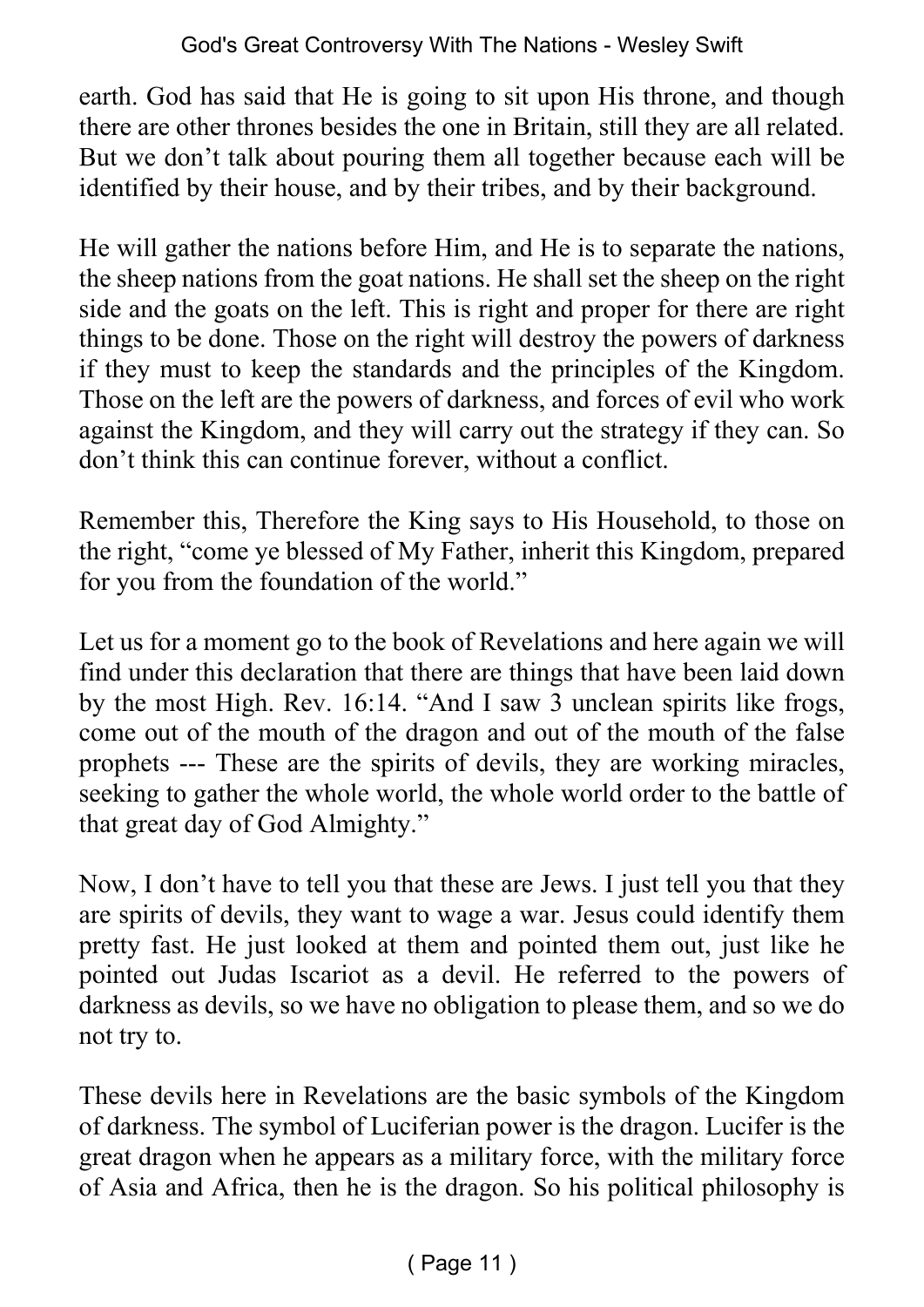his ability to conquer you. Out of the mouth of the beast is the world order, and this is not the human race, and not of the spirit. You may think they are human, but they are not. If they were Human, they would be out of the Spirit of the Living God, and out of the living household of the Almighty. Instead they are the Enosh, and as such they are called beast. The word Enosh has been translated beast in the Greek and then over into the English, still as beast. So here you have the blue print of darkness. The evil powers shall come out of the dragon, out of the beast, and out of the mouth of the false prophet.

Now, here is organized Jewry at its height (Zionism). "Out of the mouth of a false prophet." What is all this for? To gather people to a great day. He says: They will gather together the world order; to attack you and this battle shall be called Armageddon. Now there are many people who have looked at these passages, and have evaluated the contents as much as they were able and then they said that they didn't think this matters very much, what it says in the book of Revelations because the book is filled with all kinds of symbols, and images and idols and all kinds of things that no one understands.

I listened to a minister say that he thinks the time has come when we should take the book of Revelations out of the Bible because no one understands it. Well, this minister didn't understand it because he does not know that the spirit of the Living God unveils the contents of the book and guides a person to know the content of the Book of Revelations. He cannot know because of his background and because of his race, and he should not have been placed as a minister in a Methodist Church. I point out again that I attended a conference inside the Methodist Church, it was called a 'congress for racial understanding'.

It was a part of the Methodist federation for social action. There they said that their greatest problem would be to separate people away from certain areas inside the books of the Bible. They didn't call it separating them from areas inside the Word of God. But they were telling us that inside the word of God are things that they don't like and we have to remove those things and then they could tell the people that these things were placed there by bigots, and therefore do not belong inside the scriptures.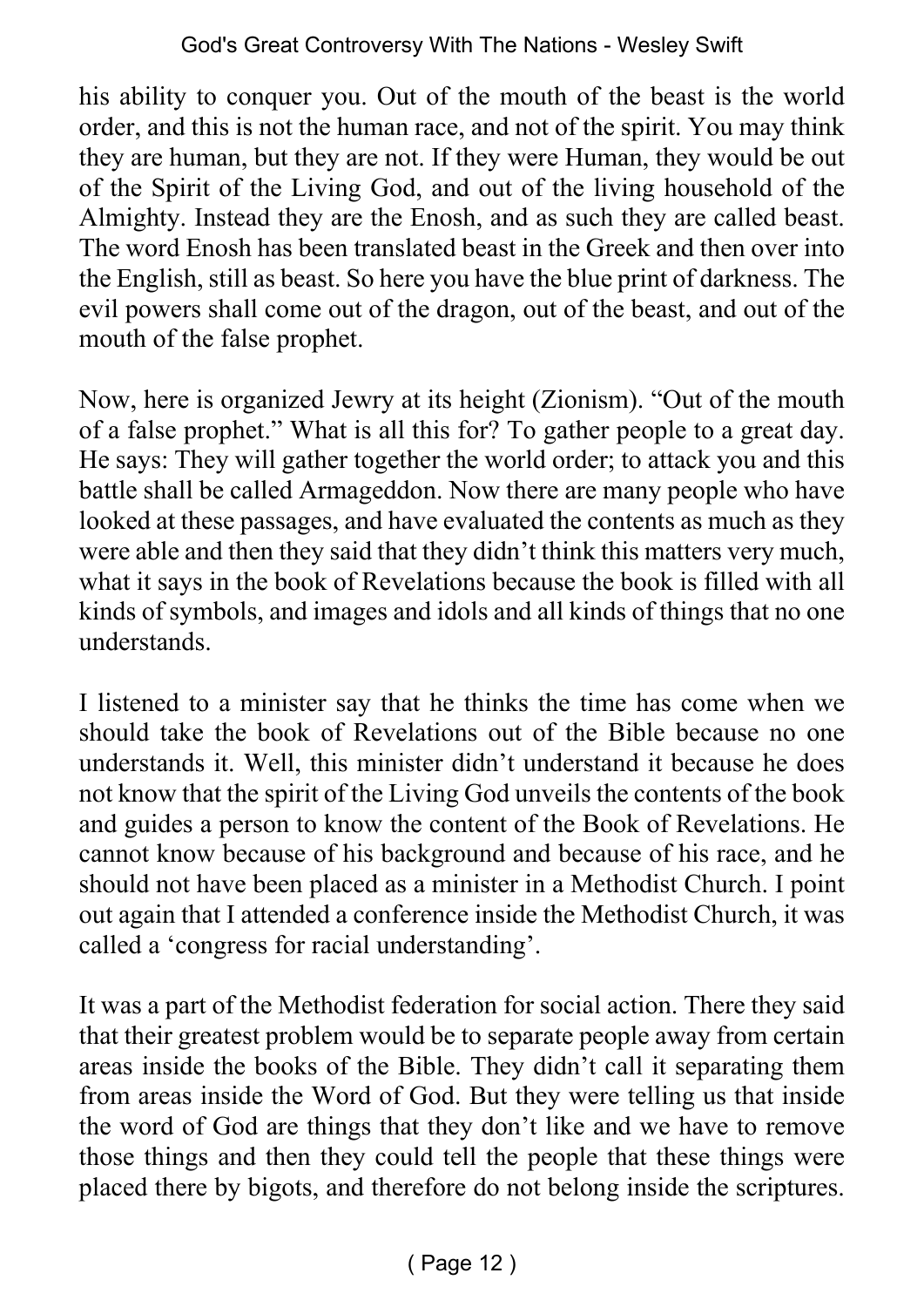So the important thing in their view point is that we not know the truth and then we are in trouble. They overlook the words of Jesus when he said, "Ye shall know the truth, and the truth shall set you free."

Again, we go to the scriptures: (Rev 19:11) "And I saw heaven opened and behold a white horse; and he that sat on him was called Faithful and True --- His eyes were as flames, and on His head many crowns; and He had a name written that no man knew, but He, Himself --- He was clothed with a vesture dipped in blood; and His name is, The Word of God."

Now, who is the word of God? "He is the Fullness of God. Hear ye O Israel, Yahweh thy God is one Lord --- Him only shalt thou serve."

Understand this: He is the sovereign Eternal God. "And the armies of heaven followed him upon white horses, and out of His mouth goeth a sharp sword that he will use to smite the nations. With it He shall rule the nations with a rod of iron; and he treadeth the wine press of the fierceness and wrath of Almighty God."

Now some say, but what is the winepress? Go back into that passage of Isaiah that we read earlier to you and then go into the controversy God has with the nations and you discover that he calls this the Grapes of Wrath. Now some will think of that book and picture the grapes of wrath, but his is a poor pattern, although this book was pointing out things that were corrupt. Still this is not what the scriptures, the winepress of the fierceness and wrath of God, means.

I point out to you that the Grapes of wrath are all those races of societies that shall hurt My Holy Mountain. God says, "I shall cut all those down, and throw them into the winepress, and trample those grapes of wrath." There are those grapes of wrath today, who have come forth and are in all the nations of the earth, where they have been planted, but they are wild, parasite grapes and are of no use.

So therefore God said that He was going to tread the winepress in the fierceness of the wrath of the Almighty God. "And on his vesture and on His thigh a name written, Kind of Kings, and Lord of Lords."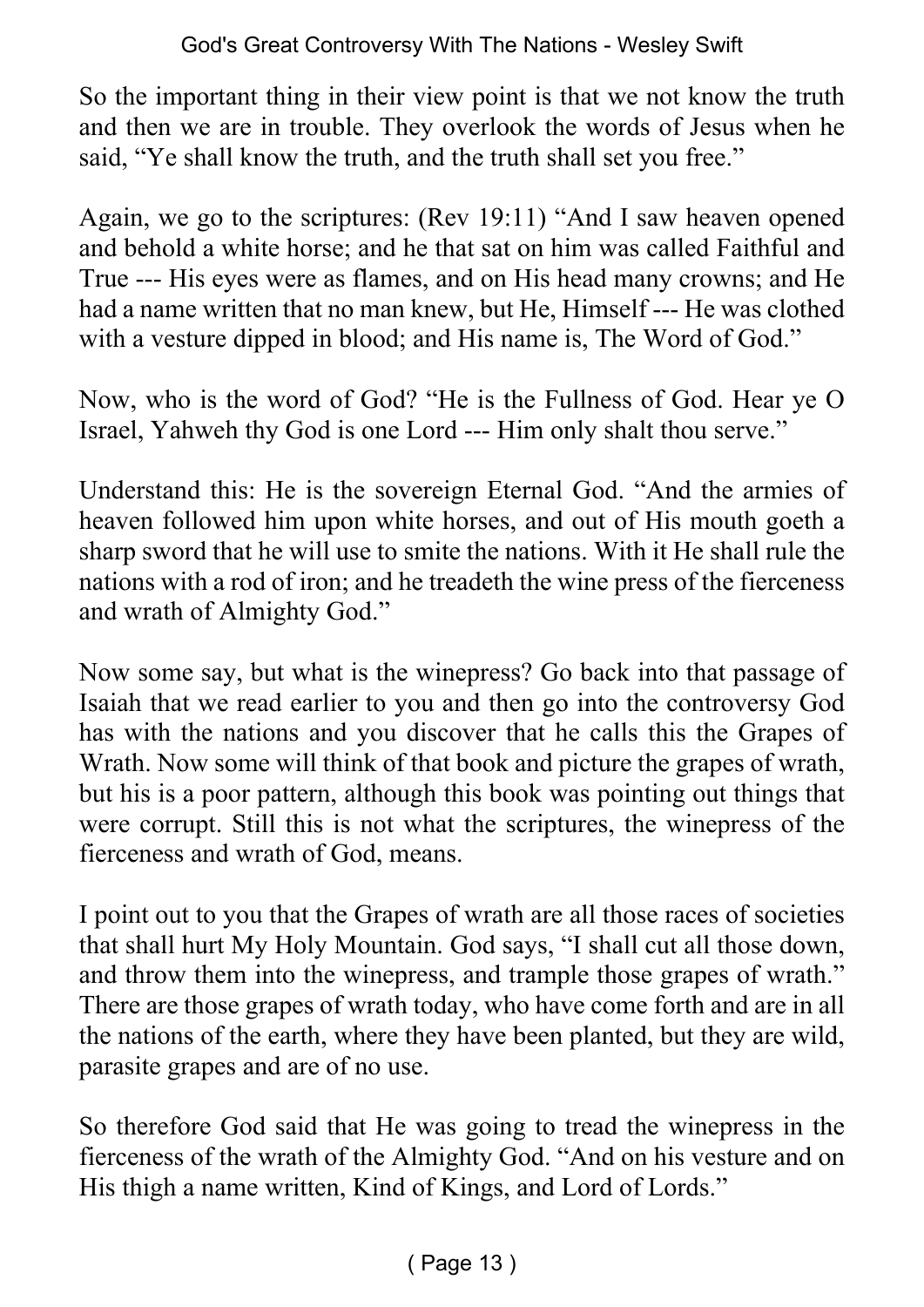Now I am not going into full interpretation of all these passages, but I want you to see clearly that Christ is returning, He is re-entering the processes of this passage of the horses is understandable as there are horses coming in, in many ways. But the significant thing is that this is the symbol of authority and of power and Jesus the Christ possesses this power. More than this, (verse 19) "And I saw the beast, and the kings of earth, and their armies, gathered together to make war against Him who sat on the white horse, and against his army."

Now, in the book of Joel, 2:11, it says, "And God sounded his voice before his army, and it sounded like a trumpet and his army came forth, a great army." Why does he sound his voice before his army? Because he has a controversy with the nations. God says, "the nations will not have me to rule over my own world. But I own this World, I built this world by myself and here I have people who say I cannot rule it. I will not put up with this situation any longer. I have sent my sons into the world and they have developed into a people and a household and I am going to give unto them, the administration of this world that I planned from the beginning." (Matthew 21:43) Now what would be better for the world than to be administered to, by the Highest. For when that day comes, the highest shall think as he thinks and know as he knows, because they shall be developed in a way which the scripture says, "In the twinkling of an eye, into those who shall know as he is Known."

Now the beast is taken and with him the false prophet and all that wrought their miracles, and those who received the mark of the beast, and those who worshiped the dragon, Lucifer. And they are thrown into a condition of a kind of Shekinah Glory, which purges out, and destroys the areas of evil. This will purge and carry out in an area which you and I do not have to contemplate. We do not know how this will take place other than that this will be a work of the Most High God, which in the fullness of time will put the darkness into the fullness of light, and righteousness. But in the meantime to eliminate this parasite from the areas which they control is the very work of God.

Under this policy we go back to the declaration we find in the book of Romans, for it is one of those situations in which we are told that we are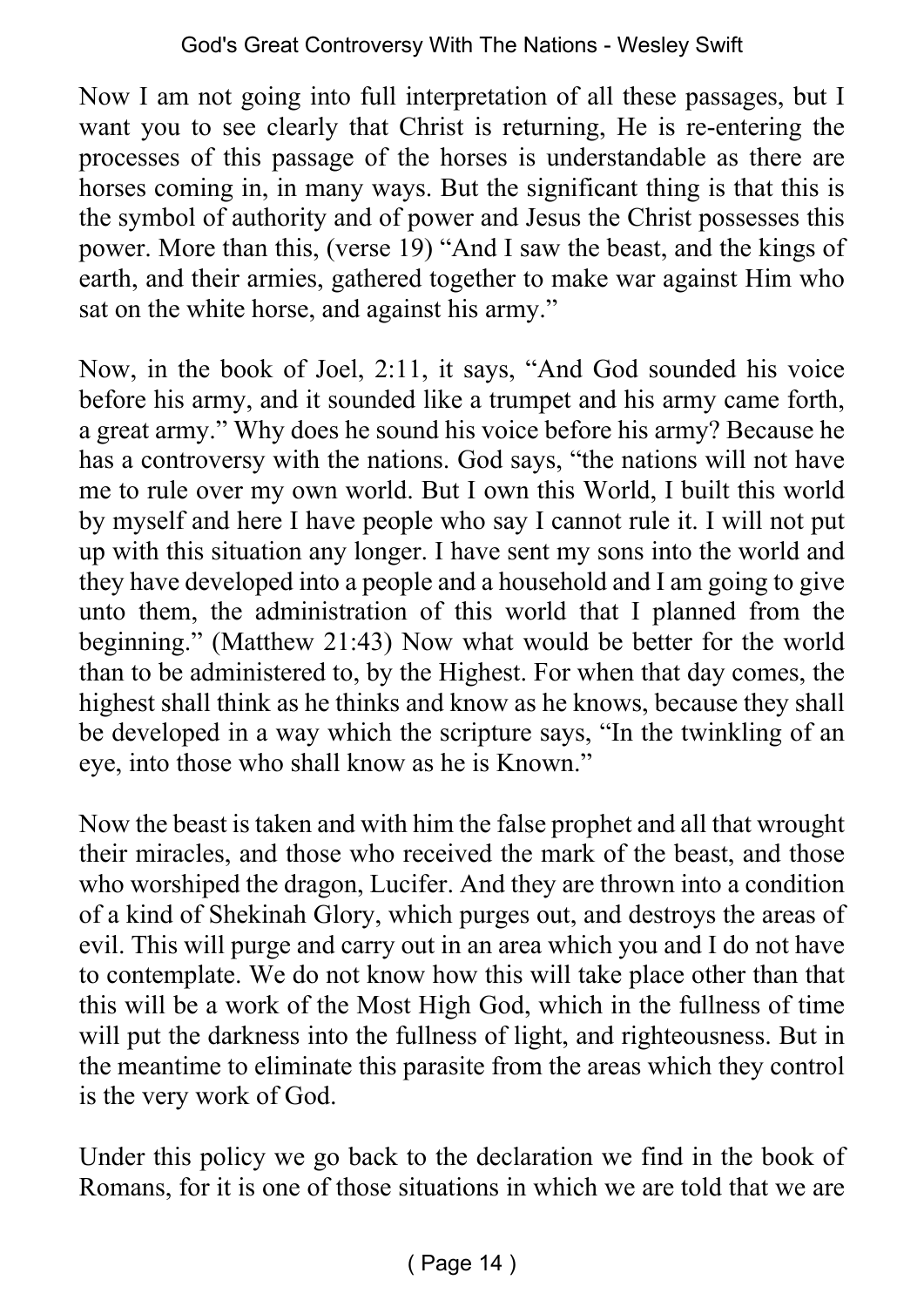not to be conformed to this world, but to be transformed, but the renewing of our minds, that we may be able to prove that which is good, that which is acceptable, and that which is the perfect will of God. (Romans 12:2) There never has been a period when it was not a point, that you should know the truth. "For now it is high time to awake out of thy sleep for now salvation is nearer than you believed. The Night is far spent and the day is at hand, therefore, let us put off all works of darkness and put on the armour of Light, and let us walk honestly. Let us not walk like those who riot in the day time, but let us walk as triumphant sons and daughters of God. And be prepared to defeat, and to put down the forces of darkness, forever." God calls for leadership and for you to take a stand, but not to be defeated.

When we talk about the nations of God's Kingdom, I think it is very important that we make it very clear, that these nations God's Kingdom are not to include the US and Britain, alone. These are two of the mighty mountains of God's Kingdom, but they are not all of his great mountain. You notice in the second chapter of Isaiah, there we read about God's mountains. I want you to know that the United States of America is a great mountain but today we have been polluted by the forces of darkness. By those who have been advisors are surrounding presidents and leaders inside our great society.

With this declaration that American and Britain are a part of the house of Joseph, but that is only a small part of the house of Israel. The house of Israel are 12 tribes, or 13 if you count Joseph as 2 and count Levi. The design is today, according to scripture, to destroy the mountain of God. Australia is a part of God's mountain as well as South Africa and Rhodesia, and through the western world where Adamic man is found, such as Western Europe and Scandinavian countries, and the Germanic people, and the Slavic countries, even though some are in captivity. But the scripture says that 1/3rd of the nations of Israel will be in captivity as one of the situation at this period. However, we are to save the tents of Judah first.

What people do not understand, unless they are fully aware of the strategy taking place, is that the desire of the enemy is to tie us down in far places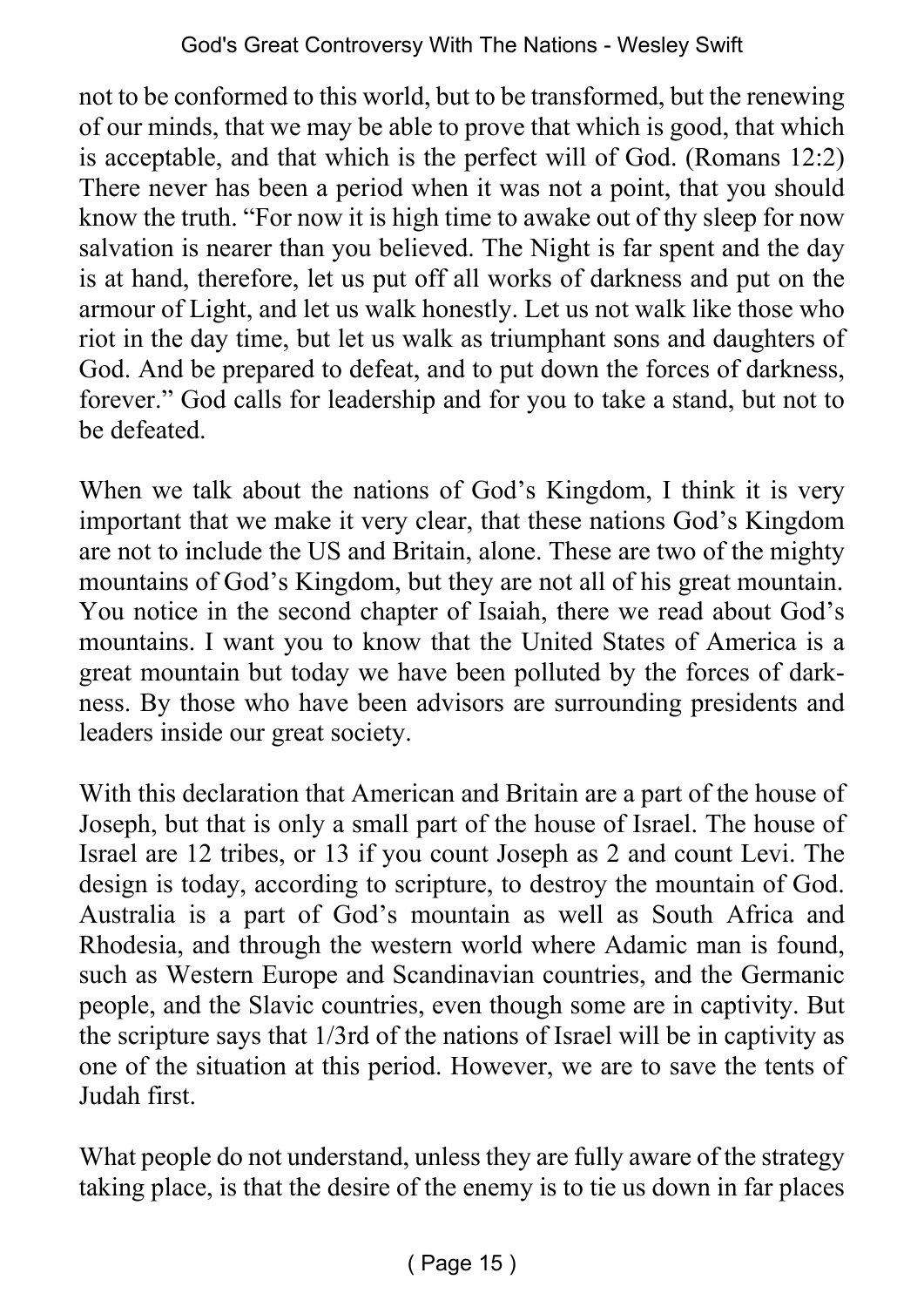so that we cannot move with speed to save portions of Europe as the red hoards strike.

The picture will be surprising to some because we are to destroy the powers of darkness in Asia and we shall destroy them in Europe. There is no doubt in my mind but that we shall accomplish this. I am also sure that some will say, but this is impossible, but you just wait until the sky is filled with fleets of the Most High, as he moves into the earth to see that we have sufficient power to overthrow the darkness. Though we are only 1/6th of the worlds population, yet think what it will be like when the leader of your race will be radiant and glorious. His majesty shall outshine that which has been witnessed by any individual and we shall know HIM, as John on the isle of Patmos, for the Names of The Lord and exiled by the Jews, knew. John heard a voice saying, I am Alpha and Omega, and John turned and looked and he beheld the majesty of Yahweh, thy Yahshua, and he fell on his face, but HE said for John to stand up, for you did not fall before when you walked with me by the sea of Galilee. John, you do not have to worry because I am the same Yahweh, thy Yahshua, the same power.

Therefore you will be happy as a race and as a people to see the re-entry of God. If tonight you would like to put off this re-entry, then you need to be renewed in the consciousness of your mind, and adjusted to this great pattern.

Now some have said, "why would you speak on this subject, of the controversy?" After all, there are a great many people who do not like the Gospel of the Kingdom or the identity of it. Well, we do not care what they like, we are only interested in one thing, and we are going to make known that the Israel of God is in the world today. It is made up of nations, of great nations, and every white nation in the world today is God's Mountains, the Israel of this bible. We can establish this so clearly, because God has ordained this from the beginning. He has ordained that his people shall be found. His Christian people, in their Christian nations, companies of Christian Nations in the midst of the earth. Thus with this declaration, I want you to know that God says: "I have a Controversy with the nations." They do not wish me to raise my sons and my daugh-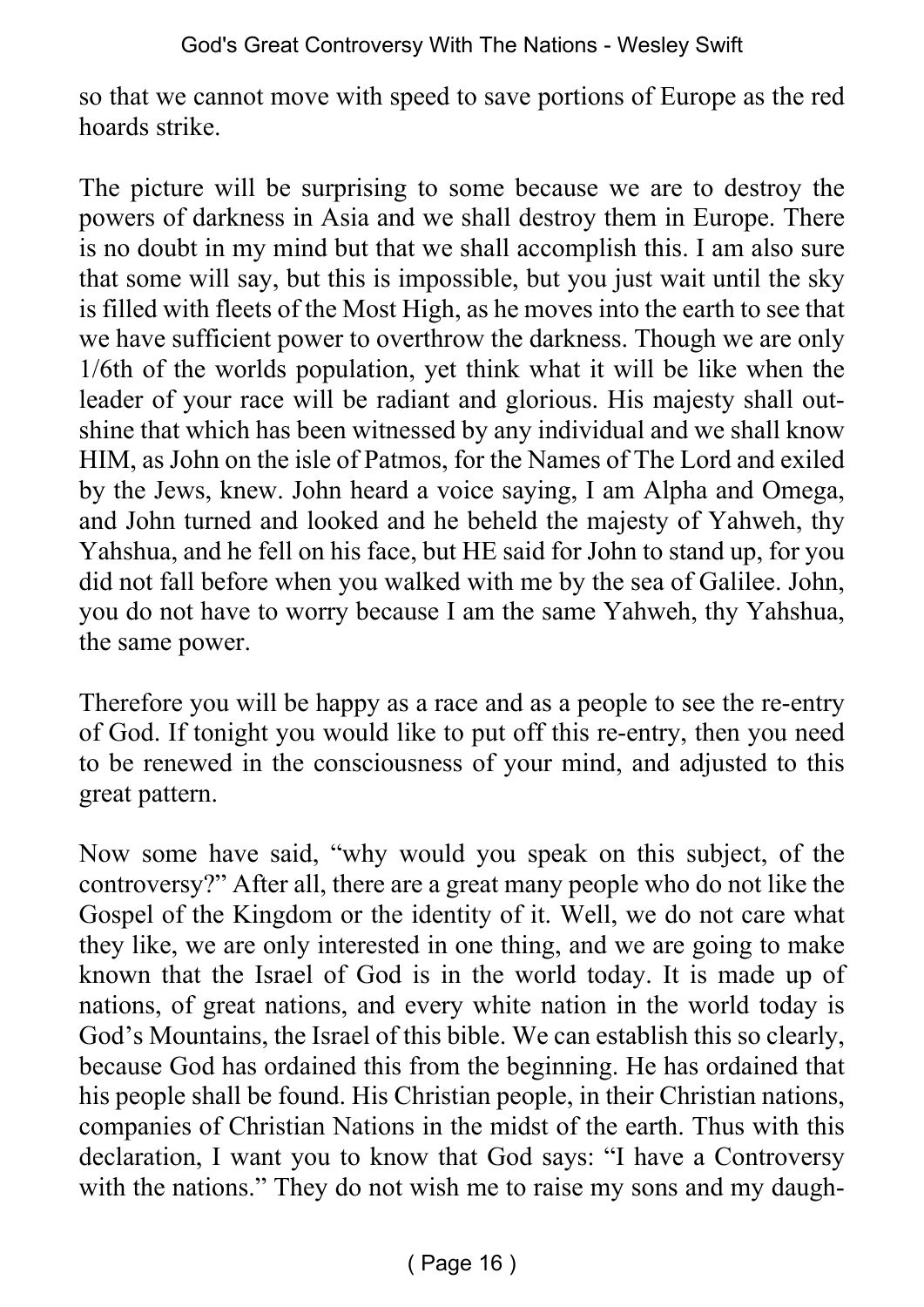ters in my own way, they want to mutate them, to absorb them. Thus, I have a controversy.

So as a parent you have a responsibility such as God has that your children and grandchildren be not mongrelised. You job is to see that your enemy with these ideas is exposed and driven from you land.

Then God says: "It is my job to see that my family is not integrated and mongrelised, and I will correct this situation that has occurred. This is the pattern in detail.

I listened to one of these speakers the other night on TV and every time he made a joke that degraded the white man, a great amount of laughter arose. Let me tell you something, anytime you let a Negro make fun of your race, you should be ashamed of yourself. Your TV, radio, your society should not permit for one moment someone to use these facilities for an attack upon your race, or upon your background. This is what the controversy is all about. It is this attempt to place those who are not of his household, those without the vision, ABOVE AND OVER HIS PEO-PLE. It is the refusal of the world order to be ruled over by the Kingdom of God. And the Kingdom of God will show them that it can and will be accomplished, this is destiny.

The hour has come, you are in the end of the age. No man knows the exact date, but it can be very close and it can be much closer than you think. It will come with the manifestation of the Son of Man, and with it will be the previously shown manifestations of the many sons of God. Therefore, the word, Son of Man, means the embodiment of God in the flesh. So I believe and I am sure that the scriptures tell us that the return of Christ is not only imminent, but it will be a triumphant hour of victory. And he does not come as a pacifist, he comes to make war on evil, until that which is evil has been destroyed, defeated, or surrenders. And this is the declaration of God's controversy. He says that He has a controversy with the nations, and He will assist His people.

I don't think they are going to grind up Rhodesia or South Africa, oh they may try it, but they aren't going to make it. The people who are to be used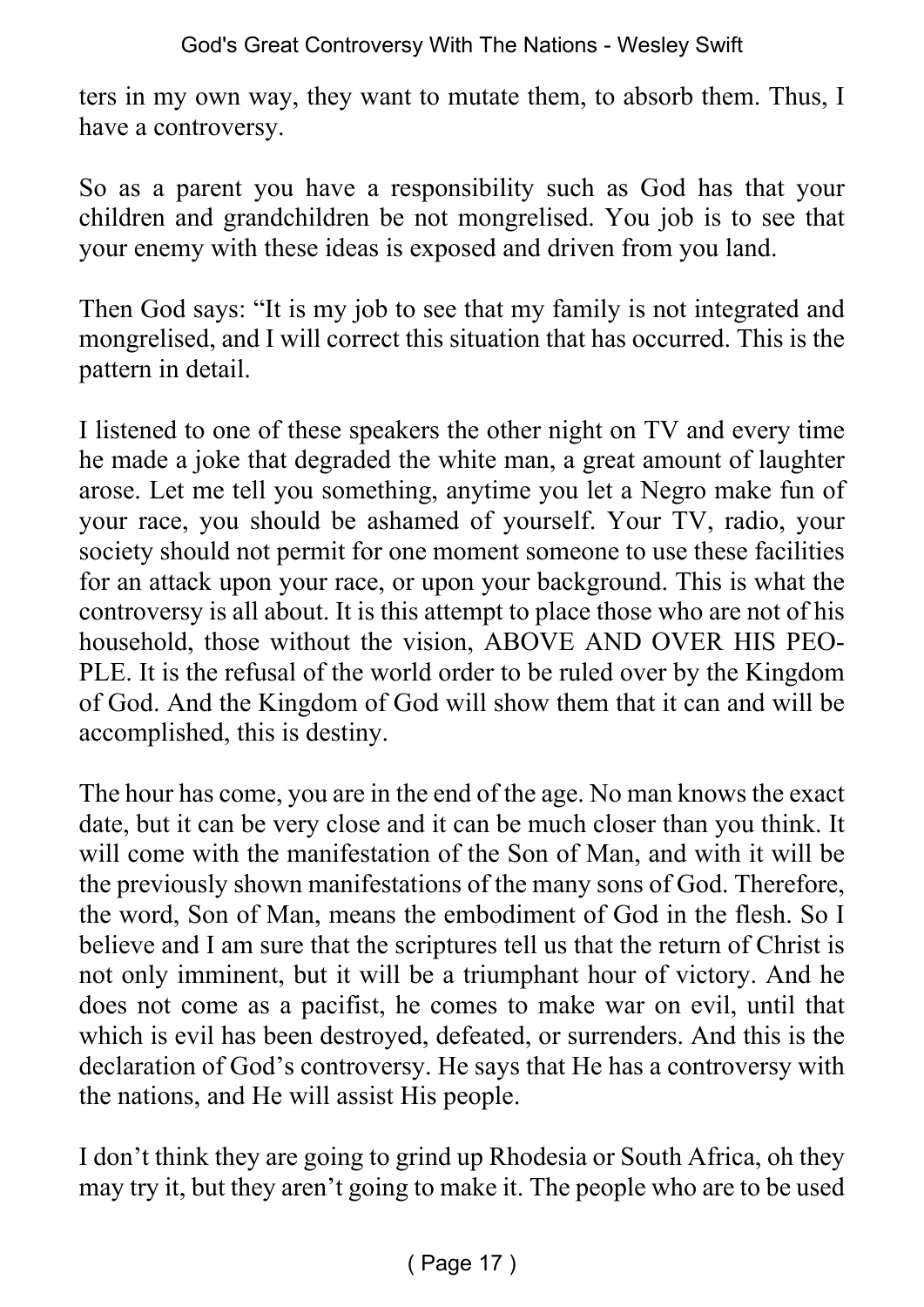for this purpose are going to grind up each other. (Ha) The Negro is not all of this situation, behind the scene are those who use the Negro, Jewry (Zionism) and Russia is still the great power in the saddle, they are the most powerful nation to be used against God's Kingdom. With this realization, I then turn to this declaration in which God says: This is my controversy.

I Have this controversy with the nations, therefore it shall come to pass that a noise shall come up from the ends of the earth. He will give a shout and the grapes of all the inhabited places will be tread in the winepress. Then a whirlwind shall rise, shall gather those who work to destroy inside my mountain. Then therefore; You false shepherds, who told the sheep that mongrelisation, integration was my plan, you shall also be destroyed. God will take his judgement upon those who would cut down, and destroy His Holy mountain. He will take his judgement upon those who would cut down the people in his mountain that would not surrender, who stood for divine law, and those who stood for righteousness.

This is an interesting and complete picture given in scriptures that God has a controversy with the nations, and he intends to bring this to fruition. He intends to see that the powers of darkness are no triumphant. Never had we had a period of time like this one, filled with so many strange developments as we see today. It has a climax, and that climax will come, for the world order, and His Holy Mountain.

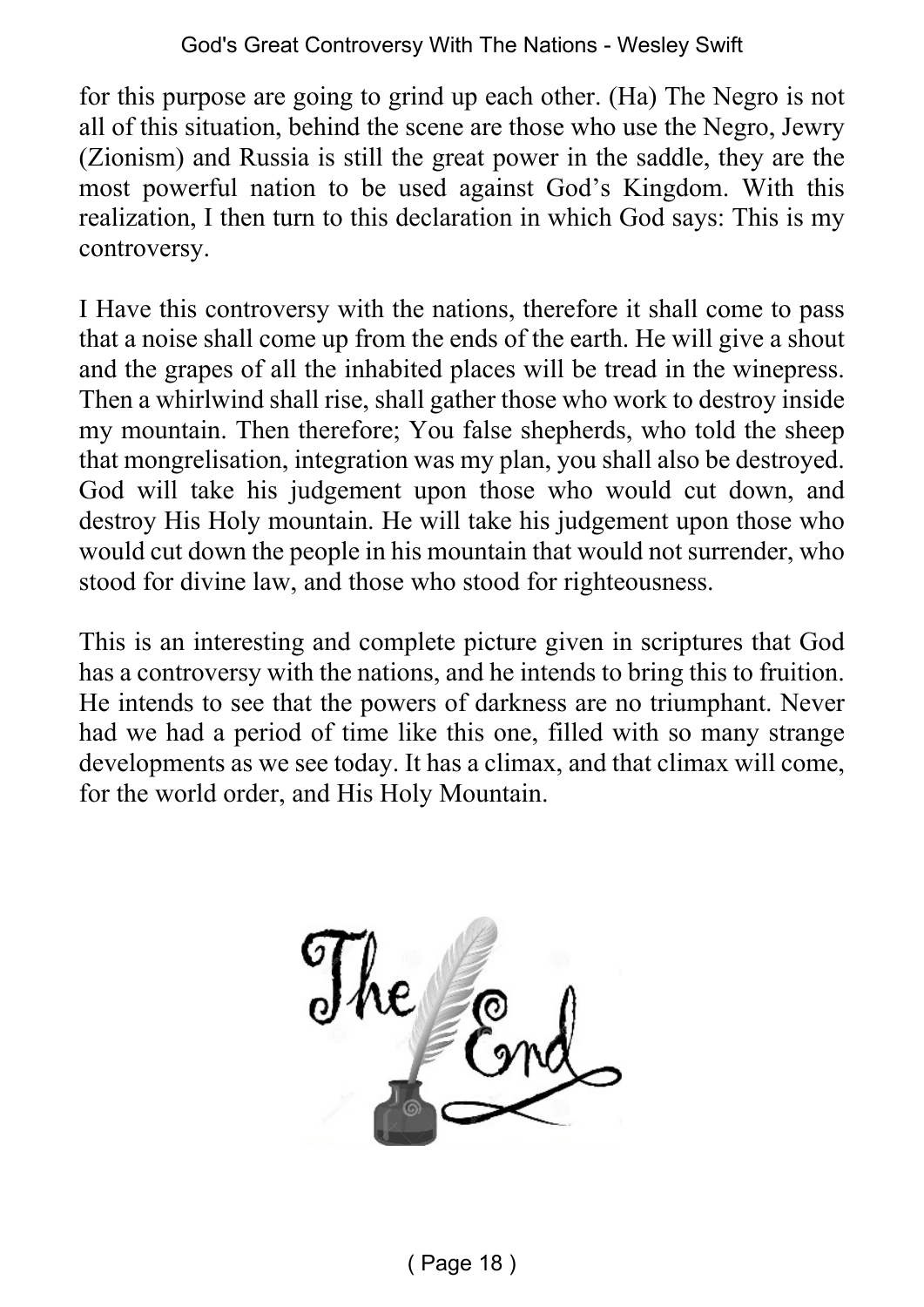# **Contact us for details of audio tapes and articles by:-**

**Dr. Wesley A. Swift**

 **Rev. Dr. Bertrand Comparet**

**Rev. William Gale**

**Captain K. R. McKilliam**

**Pastor Don Campbell**